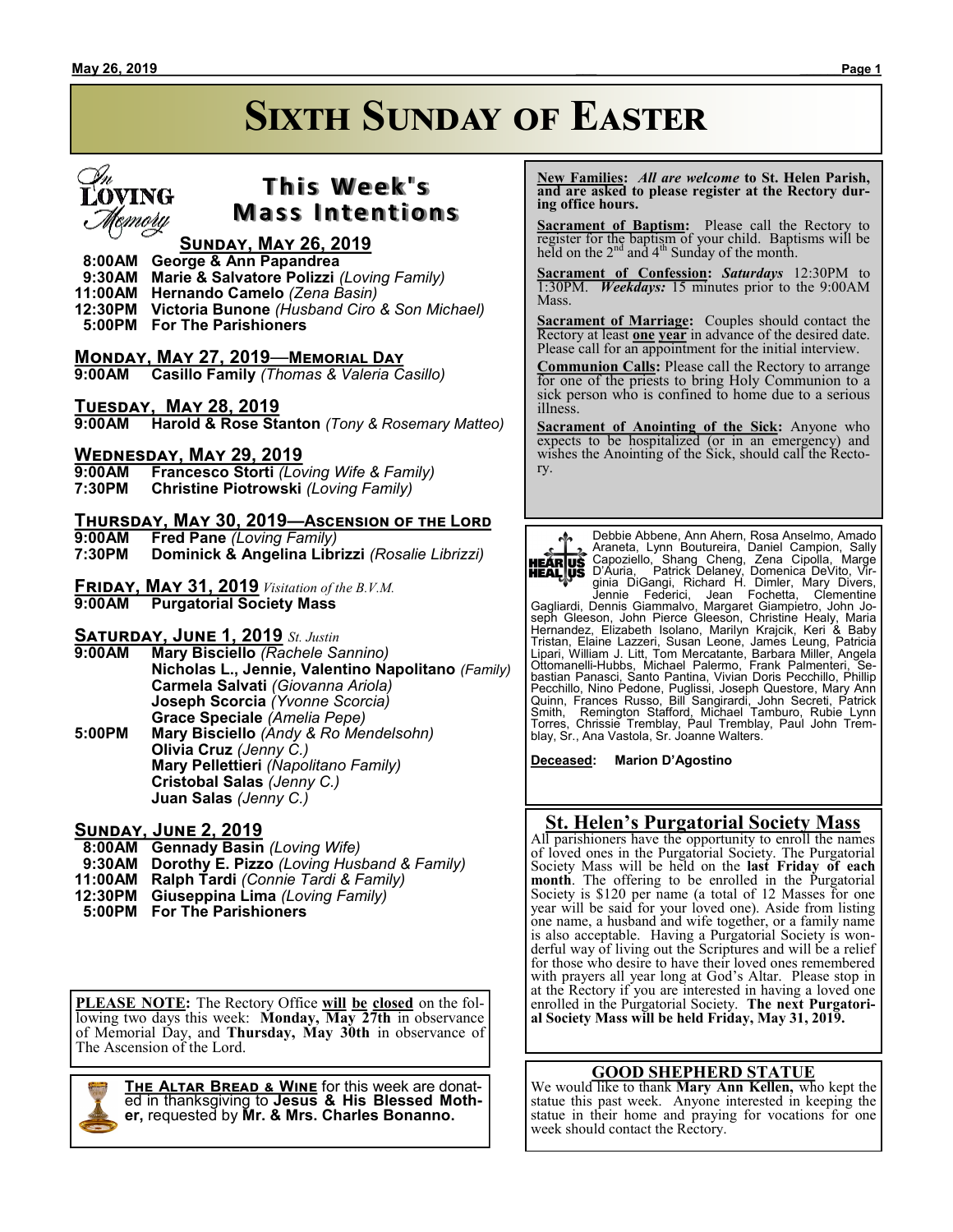## **May 26, 2019 \_\_\_ \_\_\_\_\_\_Page 2 St. Helen Parish Purgatorial Society Mass Intentions For Friday, May 31, 2019**

**Karl Albrecht** *(Florence Albrecht)* **All Souls in Purgatory** *(Kathleen Cocchiola)* **Amato & Sannino Family** *(Rachele Sannino)* **John Ardito** *(Monica & Frank Ottomanelli)* **Loretta Barnes** *(Vita, Paul, Lily & Tommy)* **Charles & Angela Barreca** *(Loving Son & Daughter)* **Thomas A. Barreca** *(Loving Brother & Sister)* **Mario & Angelina Barrella** *(Loving Family)* **Mary Camelo & Joshua Basin** *(Daughter/Mother, Zena)* **Gina Bender** *(Loving Aunt & Uncle)* **Frank W. Bitetto** *(Barbara Bitetto)* **Marie Blankley** *(Rachele Sannino)* **Thomas E. Blankley** *(Rachele Sannino)* **Paul Anthony Bono** *(Bono Family)* **Azea Braganza** *(Rachele Sannino)* **Nancy & Emanuel Camelliri** *(Constance & Joseph Camelliri)* **Giuseppe & Maria Caputo** *(Loving Son, Rosario)* **Julianne Caputo** *(Loving Dad)* **Antoinette & Silvio Casazza** *(Maria Russo)* **Casillo Family** *(Loving Family)* **C. Joseph & Laura Chiarello** *(Lois Chiarello)* **Vi & Joseph Cimo** *(Loving Niece)* **Jerry Codispoti** *(Loving Family)* **Claire Louise Colamaria** *(Fr. Colamaria)* **Corrigan-Vendittelli Family** *(Loving Family)* **Emilia Cuttone** *(Loving Sister & Niece)* **Vincent J. D'Amato** *(D'Amato Family)* **Deceased Brothers of Council #197** *(Knights of Columbus)* **John DeRiso** *(Rachele Sannino)* **Concetta & Pasquale DeSantis** *(Linda DeSantis)* **Joseph Digristina** *(Loving Wife & Daughter)* **William F. DiPietra** *(Helen & Frank DiPietra)* **Giovanni Escobar Londono** *(Loving Mother)* **John & Anna Falco** *(Loving Family)* **Louise & Vincent Festa** *(Annette & Martin Gould)* **Giustina & Ralph Fiore** *(Loving Daughter & Granddaughter)* **William & Rose Fioto** *(Amelia Pepe)* **Frank Fogliano** *(Loving Family)* **John T. Gallagher** *(Loving Family)* **Gidaro-Izzo Family** *(Loving Family)* **Giunta-Bernardo Family** *(Jean Bernardo)* **Theresa Giusto** *(Linda DeSantis)* **Anna Gonzalez** *(Will Espada)* **Gorycki Family** *(Helen Repstad)* **Elizabeth & George Gould** *(Annette & Marty Gould)* **Gwardjak & Kosinski Family** *(Daughter)* **Carole Hinchcliffe** *(Paul Hinchcliffe)* **Pasquale Izzo** *(Loving Family)* **Jaskot & Wolynski Families** *(Joan Szatkowski)* **Eddie Juba** *(Barbara Dorme)* **Rose LaMantia** *(Joan DeRiso)* **Giovanna LaPuma** *(Salvatore & Nancy Chiaramonte)* **Michael & Mary Leccese** *(Jo-Ann & Phyllis Leccese)* **Dominick & Angelina Librizzi** *(Rosalie Librizzi)* **Mary Ann Luciani** *(Rachele Sannino)* **Catherine & Joseph Lumetta** *(Pauline Mantineo)* **Macaluso Family** *(Loving Family)* **Justine Nigra Maguire** *(Deidre McVey)*  **Vincent & Vita Maltese** *(Loving Family)* **Jennie Maniscalco** *(Loving Son)* **Michael Mannarino** *(Loving Granddaughter)* **Joanna Mazurek** *(A Friend)* **John Mendolia** *(Loving Family)*

**Arthur T. Minor, Jr.** *(St. Helen's Lectors)* **Rocco & Phyllis Miranti** *(Loving Family)* **Lillian & Charles Monastero** *(Vita Monastero)* **Mr. & Mrs. Joseph Mullalley** *(Jane Orban)* **Father John B. Murray, C.M.** *(Deidre McVey)* **Maggie O'Dee** *(Loving Friend)* **Richard Orban** *(Jane Orban)* **Joan Mary Orban-Jones** *(Orban Family)* **Joseph P. Ottomanelli** *(Frank & Monica Ottomanelli)* **Dominick Pepe** *(Amelia Pepe)* **Joseph Pepe** *(Amelia Pepe)* **Pepe-Bitetto Family** *(Barbara Bitetto)* **Margaret Pietronigro** *(Dana & Elaine Scuderi)* **Marie & Annie Putorti** *(Loving Friend)* **Joseph Quagliariello** *(Quagliariello Family)* **Questore Family** *(Joseph Questore)* **Kathleen Rammelkamp** *(Charles Rammelkamp)* **Anthony & Josephine Razza** *(Connie Chwalek)* **Joanne Rebecchi** *(Cynthia Ottomanelli)* **Felicita Reyes** *(Loving Family)* **Belinda Rocco** *(The Card Girls)* **Paul Russo** *(Anne M. Vigliarolo)* **Maria & Luciano Sannino** *(Rachele Sannino)* **Benito & Leonila Santiago** *(Loving Family)* **Linda & James Scagnelli** *(Heedles Family)* **Dorothy Schmitt** *(Loving Friend)* **Kay & Walter Schretzman** *(John Schretzman)* **Frank T. Serpico** *(Serpico Family)* **Sica Family** *(Irene DeStefano)* **Anna Steiman** *(The Krala Family)* **Casimir Szatkowski** *(Loving Family)* **Zenon & Rozalia Szczesny** *(Daughter & Family)* **Scafata Taddeo** *(Jane Orban)* **Frank & Ann Tomitz** *(Patricia)* **Maryann E. Tomitz** *(Patricia)* **Margaret Tucci** *(Loving Sister & Niece)* **Turrigiano Family** *(Antoinette Turrigiano)* **Walter & Elizabeth Ujazdowski** *(Quagliariello Family)* **Albert F. Valenzuela** *(Loving Family)* **Carl Vigliarolo** *(Anne M. Vigliarolo)* **Frank J. Vigliarolo** *(Anne M. Vigliarolo)*  **Gloria Weber** *(Joan DeRiso)* **Phyllis Jean Zanghi** *(Mom, Dad & Joe B.)* **Mary Zurick** *(Sophia Gadinis)*

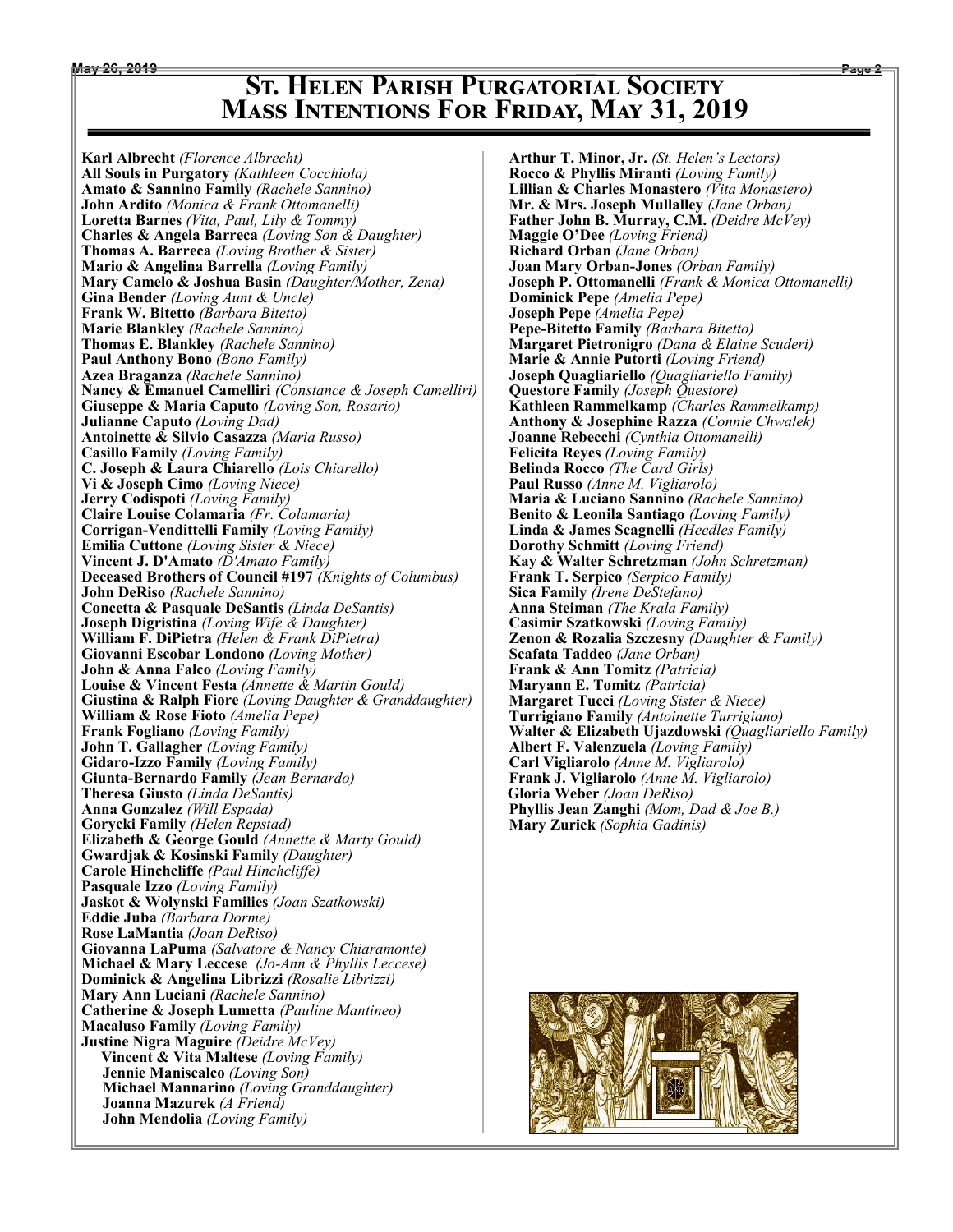

### *Changing Lives Building Communities*

The Office of Mission "Witnesses of Mercy" Program" invites you to share in God's tender mercy, as they continue to minister to those in need, on **Saturday, June 8th**

from 10AM to 2PM at the Immaculate Conception Center (7200 Douglaston Pkwy., Douglaston, NY). The guest speaker will be Sr. Josephine Daspro, CSJ. A working breakfast and light lunch will be served. For more information and/ or to register please call Deacon Andrew Mastrangelo at 718-722-6000, ext. 6458 or you may also email him at:

Andrew.Mastrangelo@ccbq.org.



### **St. Helen Intramurals Basketball Signup Dates**

**7:00PM-8:00PM Wednesday, June 5th, Thursday, June 6th Wednesday, June 12th, Thursday, June 13th**

> Games will be played weeknights Mondays - Thursdays in our gym.

Divisions: 4th & 5th grade mixed and 6th 7th & 8th grades mixed Boys and Girls mixed

Fee is \$100.00. Once signups are done then we will do draft.

**Start date is Monday July 1st!** Game times TBD based on number of teams.

**Coaches Wanted!!!**

**For more info email sthelencyobb@gmail.com**



Parents seeking Baptism for their children *who live within the territory of St. Helen Parish* are asked to register as members of the parish before requesting an initial interview for Baptism. Registration is easily done at the parish office anytime during business hours.

 Parents seeking Baptism for their children *who live outside the territory of St. Helen Parish* are asked to obtain a letter from the parish in which they live authorizing the Baptism to take place at St. Helen.

 Initial meetings with parents seeking Baptism for their children **who have already been born** will normally take place **on the second Wednesday of each month from 7:00 –9:00PM and on the fourth Saturday of each month from 10:00AM–12:00PM.**

**Upcoming Mornings of Preparation Required Before a Baptism** (*All begin at the 11:00AM Mass and continue in the Msgr. McGinness Room)*: **June 9 & 23 — July 14 & 28 .**

**Upcoming Schedule for Baptisms** (*All begin at 2:00PM)*: **June 9 & 23 — July 14 & 28 .**

**Please call 718-738-1616 for more information and/or to schedule an appointment.**

**St. Helen's Support Group for the Physically Challenged** meets the first and third Wednesday of every month at 1:30PM in the Rectory meeting room. All are invited. For further information please call Joan at (718) 848-9173.

**The St. Vincent de Paul Group** at St. Helen's wishes to express sincere thanks for the generous monetary donation and overwhelming amount of food and donated to the parish food pantry by the **Knights of Columbus L.I. Council #197**. Their dedication to those in need is appreciated greatly.



### **St. Helen's Holy Name Society Annual Family Communion Breakfast Next Sunday, June 2, 2019**

Come join us for our Annual Communion Breakfast served in Father Dooley Hall. We will begin our celebration with the 8:00AM Mass. **Mr. Michael Cesario is this year's honoree.** The ticket price is \$10.00 per person (children 6 to 14: \$5.00).

| <b>St. Helen's Holy Name Society Annual Family Communion Breakfast</b><br>RSVP By Friday, May 24, 2019 |                  |               |
|--------------------------------------------------------------------------------------------------------|------------------|---------------|
| Name:                                                                                                  |                  | <b>Phone:</b> |
| No. of Adults:                                                                                         | No. of Children: | Total: \$     |
|                                                                                                        |                  |               |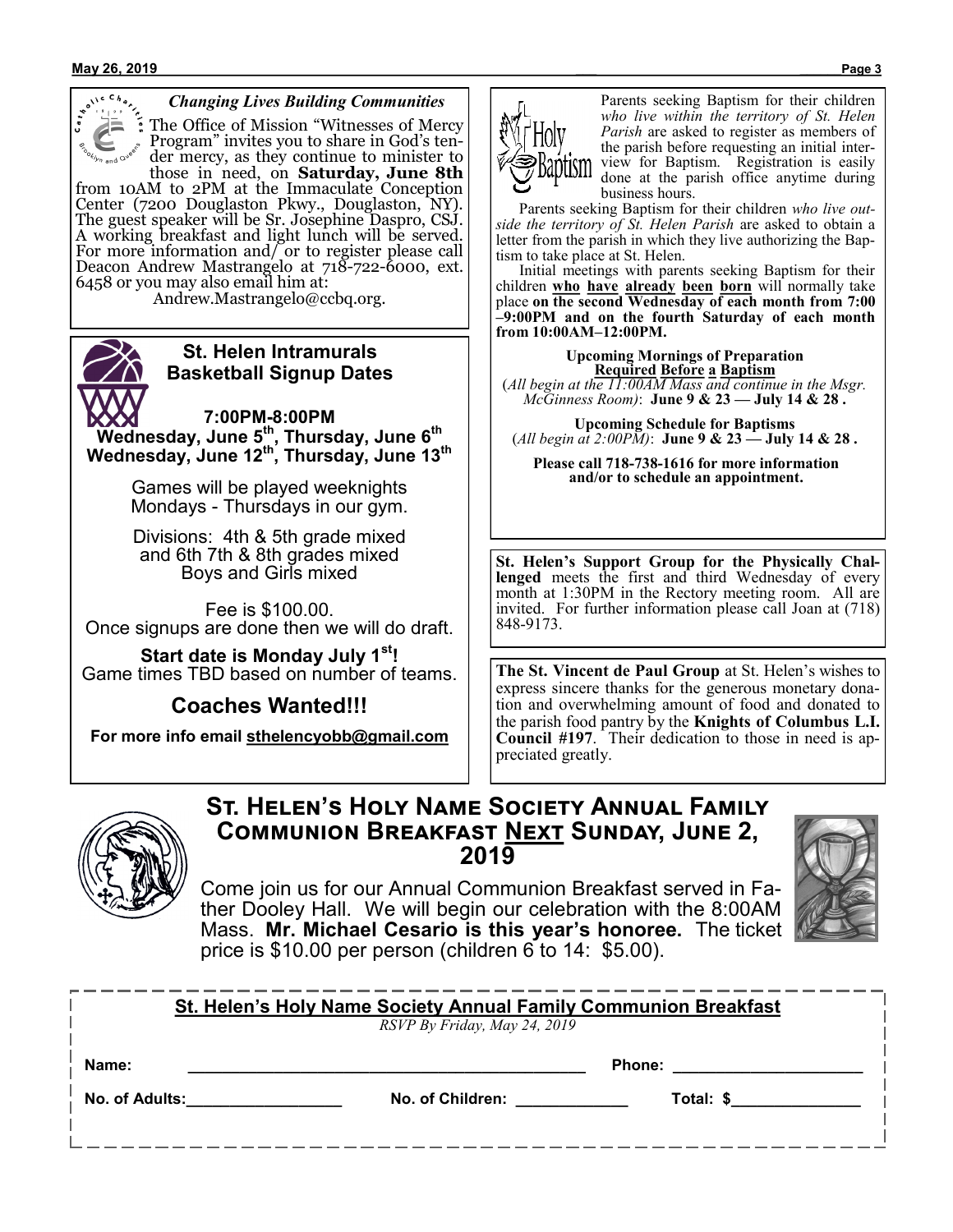**In the Spirit of St. Vincent de Paul**

**St. Helen Parish Presents CELEBRATE LIFE!**

> *A parish Collection for Women & Children in Need*

# **at all masses next weekend: JUNE 1 & 2, 2019**

# **Requested Donations:**

- **Household Items for Women's Shelters:**Paper towels, tissues, soaps, **Scott** Toilet Tissue Only, Febreeze, Lysol, bleach, Soft Scrub w/bleach, Fabuloso cleaner, 409 All-Purpose cleaner, Glad Force Flex kitchen bags, Swiffer Wet & Dry refills, detergent.
- **Bed & Bath:** Baby shampoo, baby wash, baby wipes, hooded towels, receiving blankets, pacifiers, rattles.
- **Baby Clothing:** (Sizes 3-24 months): short sleeve onesies, outfits, stretchies.
- **Boys & Girls Summer Clothing:** All Sizes. Most needed: 3T & Size 6.
- **Diapers:** All Sizes. Most needed: Newborn, 1 & 5.
- **Strollers** (lightweight models & umbrella strollers) **Please Note: WE ARE NOT ACCEPTING cribs, car seats, pack-&-plays, or furniture of any kind! We ask that you please do not bring these items, as WE CANNOT TAKE THEM!**
- **Gift Cards** (Target, CVS, TD Bank cards, Old Navy).
- **Monetary donations are always appreciated! (***Envelopes available at doors***).**

*All donations will be sent to Women's Shelters and Mother/Child Support Facilities PLEASE BE AS GENEROUS AS POSSIBLE—THANK YOU!*